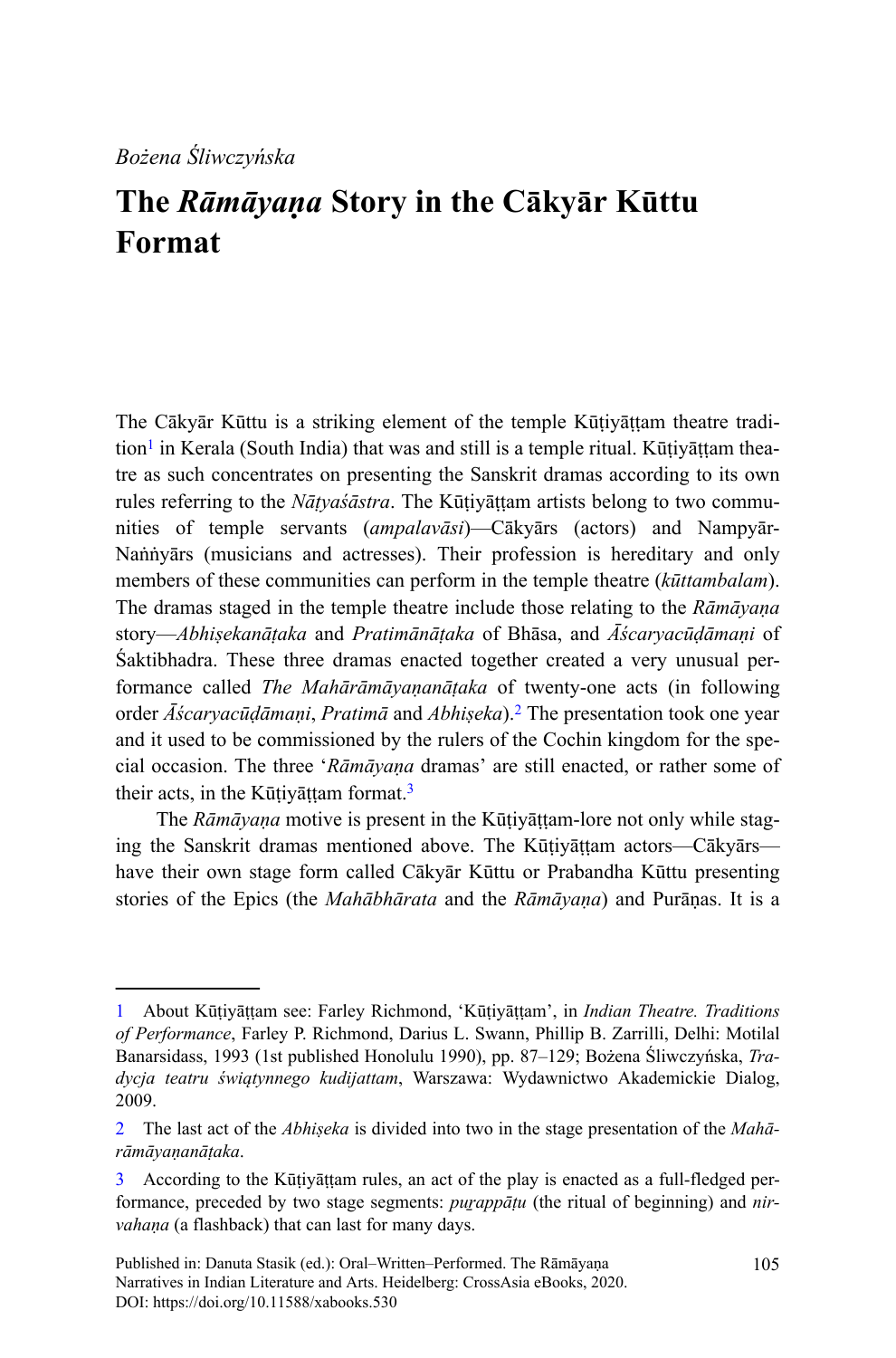solo performance dominated by just one Vidūṣaka<sup>4</sup> who is the master storyteller here. He is definitely a drama personage, although his presence onstage during the Cākyār Kūttu has nothing to do with his role in the dramas in which he participates, except for his humour and wit and, importantly, the freedom to ridicule anyone, including those of highest rank and esteem. The episodes from the *Mahābhārata* and Purāṇas are not presented in a 'chronological order', only the most popular ones are chosen for staging. The *Rāmāyaṇa* may occasionally be performed fragmentary as well. However, there is tradition that the whole *Rāmāyaṇa* story is presented in consecutive episodes. At the moment such a performance is only staged in the Vaṭakkunātha (Śiva) temple in Trichur (central Kerala) on regular basis.<sup>5</sup> The Cākyār Kūttu is held for forty-one days every year (in the period of August-September-October) in accordance with the temple ritual calendar. The *Rāmāyaṇa* story in the Cākyār Kūttu format takes about 160– 170 days to be completed. The full presentation spans three-four years.<sup>6</sup> The Cākyār Kūttu performance is meant to be a ritual offering to the God who resides in the temple.

The performance always starts with stage rituals that must be conducted every day of the Cākyār Kūttu cycle: lightening the stage lamp with the fire brought from the *sanctum sanctorum* (*garbha grha*), the initial drumming (the *miḻāvu* drum played by a Nampyār), and sounding the idiophones (the *tāḷam* by a Naṅṅyār). Only then does Vidūṣaka enter the stage, saluting the *miḻāvu* first, after which he performs his special *nitya kriyā*s, i.e. praising all quarters of the world and their divine guardians while presenting his own nature with characteristic gestures and poses. Later on, he recites an invocation (*pīṭhikā*) that is relatively long and in its final part the name of god is invoked—here Rāmacandra.<sup>7</sup>

<sup>4</sup> For more about Vidūṣaka in the Kūṭiyāṭṭam theatre see: Kiḷḷimaṅgalam Vāsudevan Nampūtirippāṭ, 'Kūṭiyāṭṭattile vidūṣakan,' *Bhaktapriya*, āgaṣṭṭ 2001, pp. 35–37; Śliwczyńska Bożena, *Tradycja teatru świątynnego*, pp. 179–204.

<sup>5</sup> The *Rāmāyaṇa* Kūttu is occasionally presented in the Kūṭalmāṇikkam temple in Irinjalakuda, albeit with certain intervals in the episode succession. In this article, I shall use terms *Rāmāyaṇa* Cākyār Kūttu or *Rāmāyaṇa* Kūttu.

<sup>6</sup> In this paper, I refer to my long-term field research (1998-up today) on the Kūṭiyāṭṭam theatre tradition including the Cākyār Kūttu; here especially I refer to the two cycles of the *Rāmāyaṇa* Cākyār Kūttu that took place in the Vaṭakkunātha temple. The first began in August 2003 and finished in September 2006, the second started in August 2009 and ended in October 2012. They were presented by Ammannūr Parameśvara Kuṭṭan Cākyār with a few day help of his nephew Ammannūr Rājāniś Cākyār (in the second cycle).

<sup>7</sup> Nārāyana, Krsna, Parameśvara when the *Mahābhārata* or Purānic stories are enacted. The rest of the invocation text remains the same.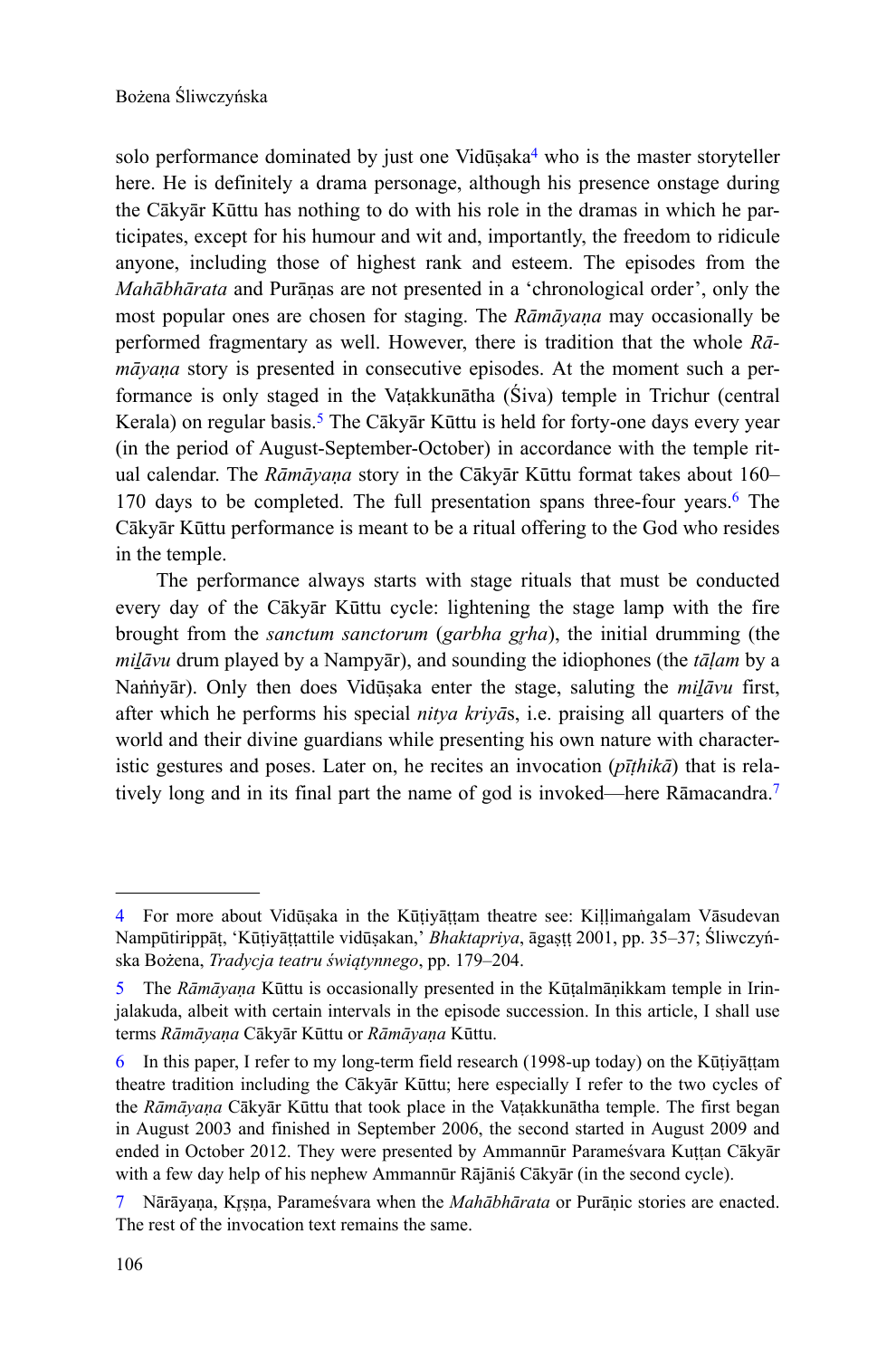After completing his ritual of beginning (*puṟappāṭu*),<sup>8</sup> Vidūṣaka begins his flow of incredible storytelling.

The presentation is based on the *Rāmāyaṇaprabandha* that represents a *campū* type of *kāvya* where both verses (*padya*) and prose (*gadya*) occur. The text is in Sanskrit with a couple of Prakrit stanzas. There are altogether around 850 passages (*padya* and *gadya*) in the printed edition,<sup>9</sup> although their number may be dissimilar depending on the certain Cākyār family tradition. The *Rāmāyaṇaprabandh*a is a composition-compilation of Nampyārs and Cākyārs of several generations, a text of 'long-term formation'. Definitely the composers made use of popular stanzas of other poets and included them in the text. A striking element of the *Rāmāyaṇaprabandha* are the numerous interpolations from the *prabandha*s of Melputtūr Nārāyaṇa Bhaṭṭattiri (16th-17th century). He is a famous *prabandha* composer, among his works we can find *prabandha*s on isolated episodes of the *Rāmāyaṇa*, 10 some of them incorporated into the *Rāmāyaṇaprabandha* text in longer or shorter fragments. One must know that while presenting the *Rāmāyaṇa* story onstage, the actor can modify it and add new stanzas or prose, as was practised in the past as well as today. Some of them retained and formatted the text that was then orally transmitted to successive generations. Such was the origin of the *Rāmāyaṇaprabandha* performed in the Cākyār Kūttu format nowadays. Most probably the urtext was created much earlier than the seventeenth century.

The text performed onstage (the stage text), though based on the *Rāmāyaṇaprabandha*, creates its own narrative structure. In fact, it may slightly differ in every *Rāmāyaṇa* Cākyār Kūttu cycle. Many portions are omitted or swap places, while some stanzas taken from different sources are added to lighten up an episode or a sub-episode. Vālmīki's *Rāmāyaṇa* stanzas are often incorporated into the stage text as well as stanzas from the '*Rāmāyaṇa* dramas' presented in the Kūṭiyāṭṭam theatre. Just to mention a battle between Bālī and Sugrīva in the *Bālīvadha* episode where three stanzas from the first act of the

<sup>8</sup> More about the *puṟappāṭu* segment see Bożena Śliwczyńska, 'The Ritual of Beginning. The Puṟappāṭu Segment of the Kūṭiyāṭṭam Theatre Tradition,' in *Theatrum Mirabiliorum Indiae Orientalis: A Volume to Celebrate the 70th Birthday of Professor Maria Krzysztof Byrski* (*Rocznik Orientalistyczny*), vol. 60, no. 2, 2007, ed. Monika Nowakowska and Jacek Woźniak, pp. 357–361.

<sup>9</sup> *Rāmāyanam prabandham*, ed. Koccāmpilli Mathattil Rāman Nampyār, Trśśivaperūr: Bhārattha Prass, 1930. The text is in Malayalam script and accompanied by a short commentary (*laghuvyākhyā*) as well as translation into Malayalam by K. M. Rāman Nampyār.

<sup>10</sup> A famous *Śūrpaṇakhāpralāpa* (or *Niranunāsika*) composed without nasal sounds, then *Rākṣasotpati*, *Tārakavadha*, *Ahalyāmokṣa*, *Bālakāṇḍa*.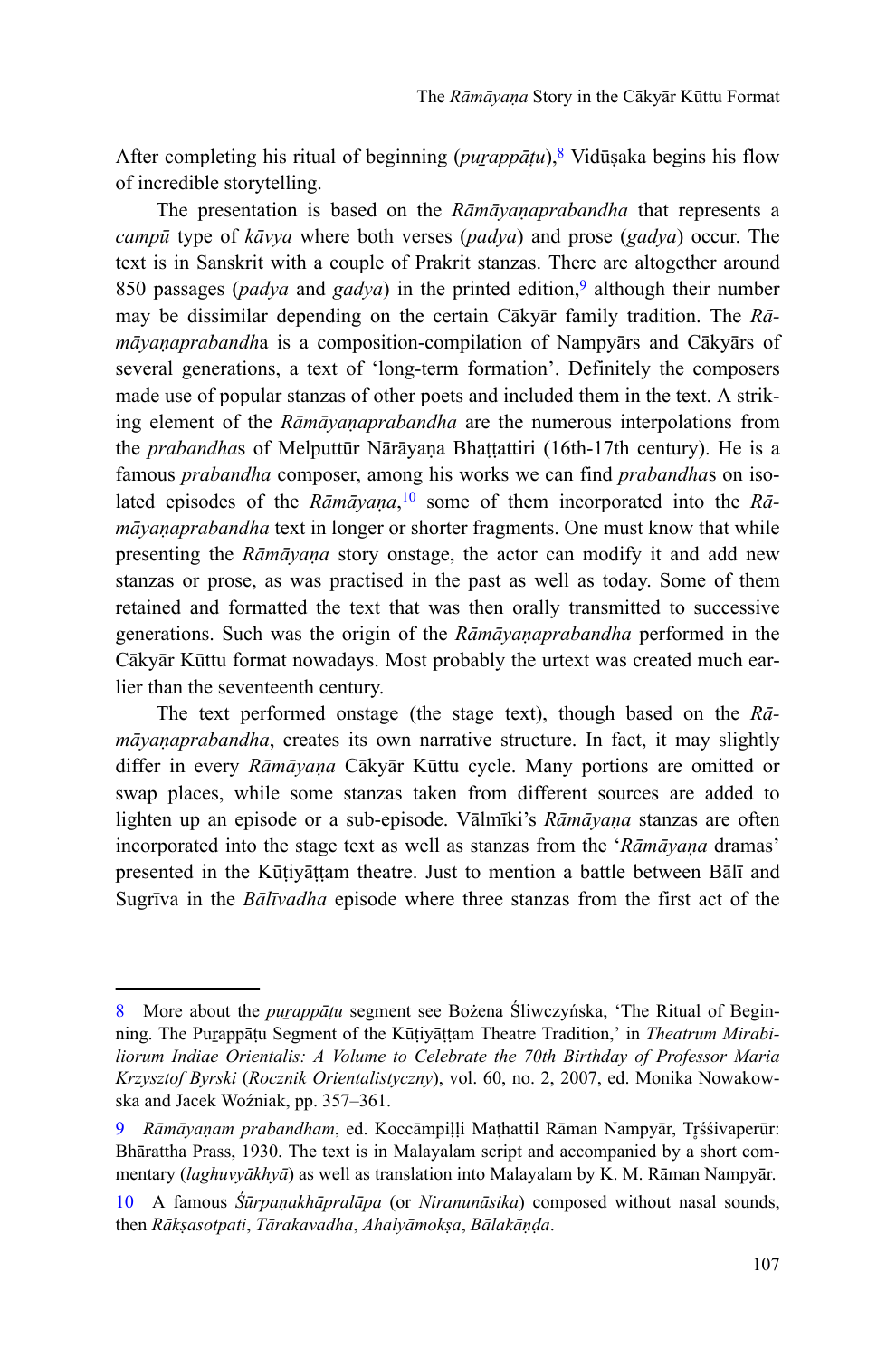*Abhisekanātaka* by Bhāsa are added<sup>11</sup> to describe in detail the figures of two brothers engaged in lethal a fratricidal struggle. But there is something more peculiar and interesting in the Cākyār Kūttu presentation. All *padya* and *gadya* fragments recited onstage are explained and commented by Vidūṣaka, the narrator of the *Rāmāyaṇa* story, in Maṇipravāḷam (Sanskritized Malayalam). The method of presentation is as follows: a stanza or prose passage is recited in Sanskrit, then Vidūṣaka concentrates on certain phrases or words, repeats them in Sanskrit, and translates them into Maṇipravāḷam. However, it is not a mere, or literary translation, but a rather annotated one. Such treatment of the text opens 'unlimited space' for Vidūṣaka's individual interpretation that sometimes goes much beyond the topic of the recited portion. He can also refer to actual public events or affairs and to spectators gathered in front of the stage. Thus, no wonder, that the stage text is a creation of its own. The *Rāmāyaṇa* Kūttu is foremost based on the *vācikābhinaya* (a stage technique based on sounds or words) with a slight addition of *āṅgikābhinaya* (a stage technique based on body movements).

According to the tradition, the *Rāmāyaṇaprabandha* must be preceded by a presentation of the *Rākṣasotpati* (or *Rākṣasolpatti* in Malayalam script notation) composed in the *prabandha* style by Melputtūr Nārāyaṇa Bhaṭṭattiri. Thus, the wrong is to be born first, then the right can enter the world (the stage). The text consists of 94 passages<sup>12</sup> (*padya* and *gadya*). Its method of delivery is as described above, although there are no additional stanzas incorporated into the stage text. The whole presentation of the *Rākṣasotpati* (*The Origin of Rākṣasa— Rāvaṇa*) always lasts 13 days. The staging of the succeeding episodes and subepisodes is 'uneven'. Yet, each and every portion of the text recited onstage must be commented, though Vidūṣaka can pay little or more attention to certain episode-stanzas and explain them in depth or in short. The story begins with the advent of two Rākṣasas, Heti (the first demon king known for taking possession of Sūrya's chariot) and Praheti (a pious one leading a life of the hermit). Subsequently, the sons of Sukeśa Rākṣasa, Māli and Sumāli demons, appear. The latter is a father of Kaikasī (who is called *manasvinī kanyakā* or 'a young lady suitable

<sup>11</sup> Bhāsa—*Abhiṣeka* I, 10; I, 11; I, 12. The latter is incorporated into the *Rāmāyaṇaprabandha* text, the first two are added to the stage text. All three stanzas are popular and very much elaborated during the *Bālīvadha* Kūṭiyāṭṭam (thus of the first act of the *Abhiṣeka* presentation). For example, enacting the stanza (I, 10), where Viṣṇu 'lotus-like eyes' are mentioned, can take an hour or so, since that particular phrase gives an opportunity to concentrate more on the Viṣṇu figure, especially on his Narasiṃha *avatāra*.

<sup>12</sup> According to the printed text of the *Rākṣasotpati* added to the *Rāmāyaṇam prabandham*, ed. Koccāmpiḷḷi Maṭhattil Rāman Nampyār 1930.

There are 96 stanzas in the text according to the *Prabandhamañjarī. Melputtūr Nārāyaṇa Bhaṭṭa viracitaprabandhāḥ*, ed. N.P. Unni, Rāṣṭriya-Saṃskr̥ta-Saṃsthānam, Dillī 1998.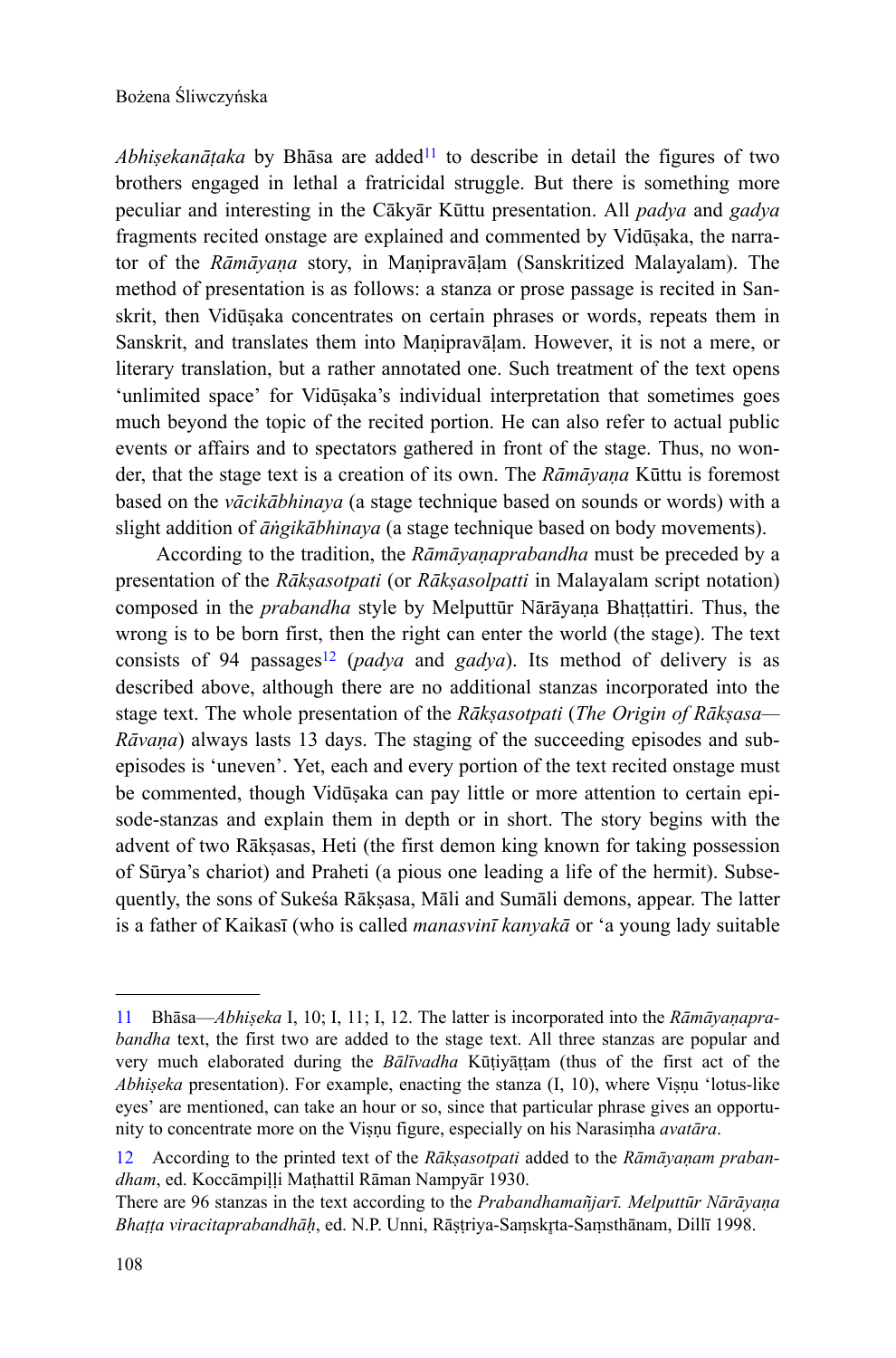for marriage'<sup>13</sup>), a mother-to-be of Rāvaṇa. Sage Pulasya and his son Viśravas, a father-to be of Rāvaṇa, appear in due course as well. Since the future parents of the main figure of the story are mentioned, soon the birth of Daśamukhī (Rāvaṇa), their first offspring, is announced and commented. Then the narrative quickly unfolds presenting different accounts of the remarkable couple's son (Brāhmana Rṣi, thus the *rsi* who is a descendant of god Brahmā, and Rākṣasī). The episode of Daśamukhī's severe penance and a great boon (of not being killed by gods, heavenly beings like Gandharvas and others, demons, inhabitants of the underworld)<sup>14</sup> received from Brahmā is much evaluated. The boon, in fact, defines all future deeds of young Rākṣasa. It is a turning point in the story, very much commented by Vidūṣaka. One of the most elaborated episodes onstage is lifting the mount Kailāsa with Śiva-Pārvatī in a love quarrel. The episode is fairly complex, so there is much scope for Vidūṣaka's reflections on the subject —a detailed description of the mountain, remarks on a new name (Rāvaṇa) given to Rākṣasa by Śiva, discussing love passion and the nature of female beings, ridiculing the phenomenon of self-admiration. Rāvaṇa's successive conquest of three worlds and subduing all enemies gives Vidūṣaka an opportunity not only to comment on various victories (Rāvaṇa's bravery is extolled, as well as his enormous pride, though the latter is often ridiculed), and to describe the nature of Trailokya and the residents of the *svarga-bhūmi-pātāla*. He particularly remarks on human beings inhabiting the *bhūmi*. It is a perfect possibility to criticize the *trivarna* society,<sup>15</sup> the Brahmins above, as well as to refer to current local affairs. Since we are in the South, it is no wonder that the figure of Rāvaṇa is treated with a certain friendly attitude. His softness of character is greatly emphasized and underlined in Vidūṣaka's *vyākhyā* with reference to Rāvaṇa's filial dedication to his mother Kaikaśī, his devotion to Brahmā and Śiva in particular, his responsibility for the Laṅkā, along with his affection and care for Mandodarī (the first wife). The *Rākṣasotpati* finishes with a picture of Rāvaṇa as the mighty king of the Laṅkā kingdom and conqueror of Trailokya. The great glory of Rāvaṇa is indisputable. He enjoys his unquestionable position (for the time being), joyfully wandering through his imperial dominion extending over three worlds, occasionally shaking the worlds to remind them who is their only Sovereign.<sup>16</sup>

<sup>13</sup> *Rākṣasotpati* 22 (*gadya*) and a commentary (*vyākhyā*).

<sup>14</sup> Humans are not mentioned as they served as food for Rākṣasas.

<sup>15</sup> The fourth *varṇa* (*śudra*s) is not worth mentioning according to the stage text.

<sup>16</sup> Maghonastadghoram kuliśamalasīkrtya samare bhunakti svārājyam tribhuva*nabhaṭoyaṃ daśamukhaḥ / śriyo nānāvāsabhramaṇaramaṇīya capalatāṃ mavacchidya svasminnapi bhujavane pūrayati yaḥ*; *Rākṣasotpati* 94. This is the last stanza of the *Rākṣasotpati* text as well as of the stage text.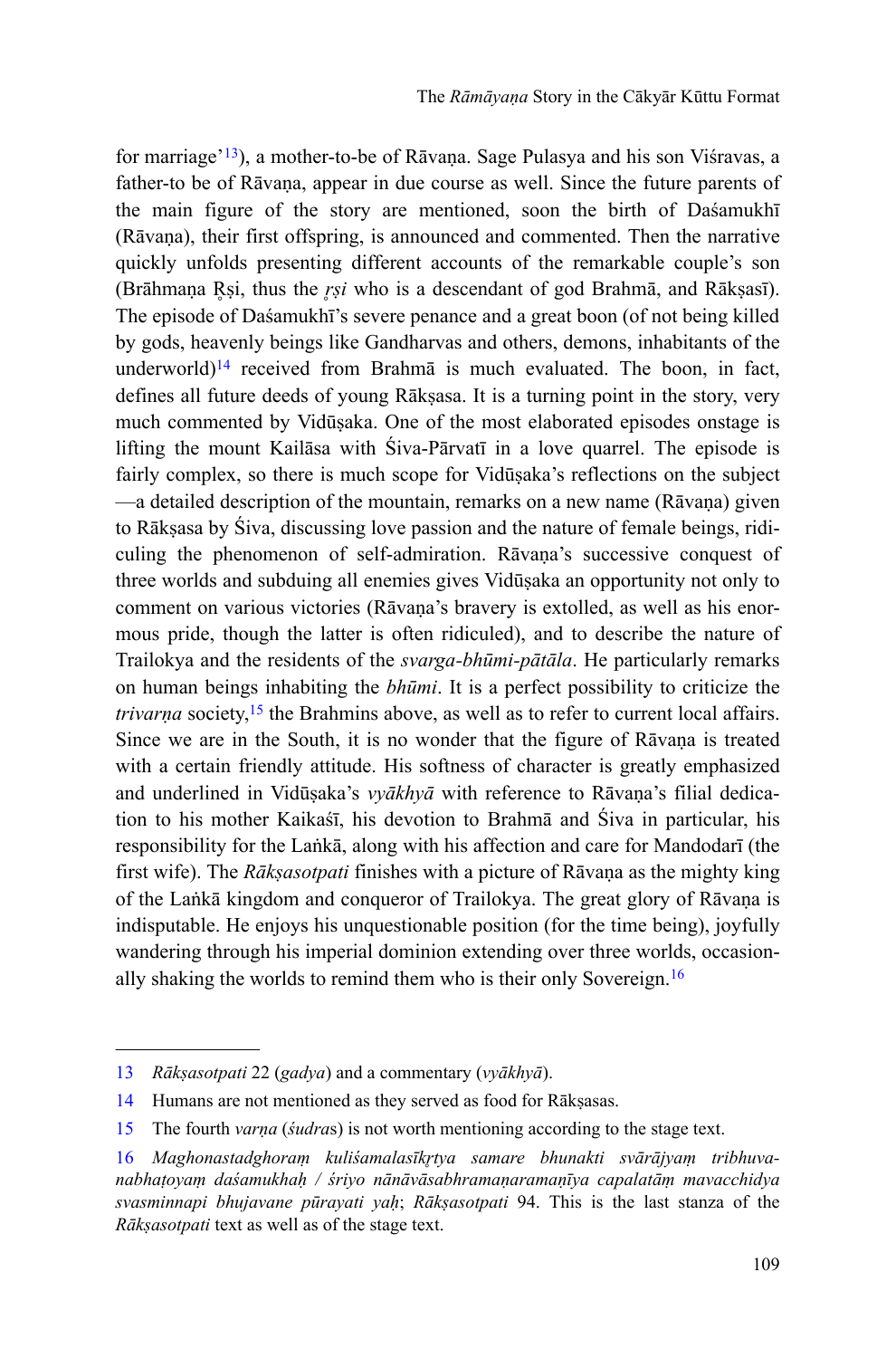Thus, the story of the origin of Rākṣasas and their most prominent scion Rāvaṇa has to be presented as a separated unit of the whole *Rāmāyaṇa* performance. The *durātman* ('evil-natured') hero is born and he has played his role in the wrong for the *ātman* ('good-natured') hero to appear. Such an arrangement refines further narrative stage presentation. Later on in the performance, there are only short references to Rāvaṇa's early stage of life (before the advent of Rāma), mainly in the Vidūṣaka's explanatory text. The *Rākṣasotpati* is a full-blooded story with an intimate touch towards the figure of the magnificent Rākṣasa who is the worthy enemy of the saviour to come.

Definitely the time is right for the saviour was born. Evil has governed the three worlds for too long. The *Rāmāyaṇaprabandha* follows the order of the main succeeding episodes of Vālmīki's *Rāmāyaṇa*, from the *Bālakāṇḍa* to the *Yuddhakāṇḍa* in general. There is no doubt that Rāma is considered a divinity. He is addressed as Bhagavān Śrī Rāmacandra (Vidūṣaka's text). The initial invocation (*pīṭhikā*) contains his name and blessings (*sa Rāmacandra vaḥ pāyāt*). Please note that his name appears in the invocation only the moment he is born as a son of Daśaratha (after a week of staging the text); previously, a name of Padmanābha is invoked. Thus, Rāma is considered an incarnation of Viṣṇu. In his *avatāra*-life, he is perceived as a human being, the supreme human being (*nara-deva*). From the first stanza, the story is settled in Ayodhyā, a glorious capital town of the kings of the Raghu's ancestry, in the kingdom of Kosala. The well-known events keep unfolding onstage. The episodes significant for the story are elaborated in detail: Rāma's birth, his marriage with Sītā, court intrigues leading to his exile—all are discussed by Vidūṣaka at some length. However, the most elaborated and commented are the episodes while in exile: Śūrpaṇakhā's tragic love affair and her mutilation,<sup>17</sup> Sītā's abduction by Rāvaṇa, Jaṭāyu's death, Vālin-Sugrīva conflict, Rāvaṇa's advances to Sītā in the Aśokavanikā (Sītā's disapproval of Rāvaṇa's actions very much emphasized), Hanumān with a ring as Rāma's messenger, a war with Rāvaṇa and Rāma's victory over the Rāksasa king of Laṅkā.<sup>18</sup> The death of Rāvana caused by Rāma purifies Trailokya. The magnificent Rākṣasa himself attains a final liberation (*mokṣa*) and heavenly happiness (*Rāvaṇasvargasantoṣam*; Vidūṣaka's text). The *Rāmāyaṇa*

<sup>17</sup> In this episode we can find four initial stanzas from the *Śūrpaṇakhāpralāpa* (*Niranunāsikaprabandha*) of Melputtūr Nārāyaṇa Bhaṭṭattiri. See *Rāmāyaṇam prabandham* 366, 367, 368, 371.

Her loss of nose (and ears) due to Lakṣmana's cruel action seems to matter less to her than the loss of her breasts. Vidūṣaka vividly describes her figure shedding streams of blood that flow from her cut nostrils, ears and breasts.

<sup>18</sup> The episodes of the exile are particularly popular with the audience, not only in the Kūttu presentation, in the Kūṭiyāṭṭam drama staging as well.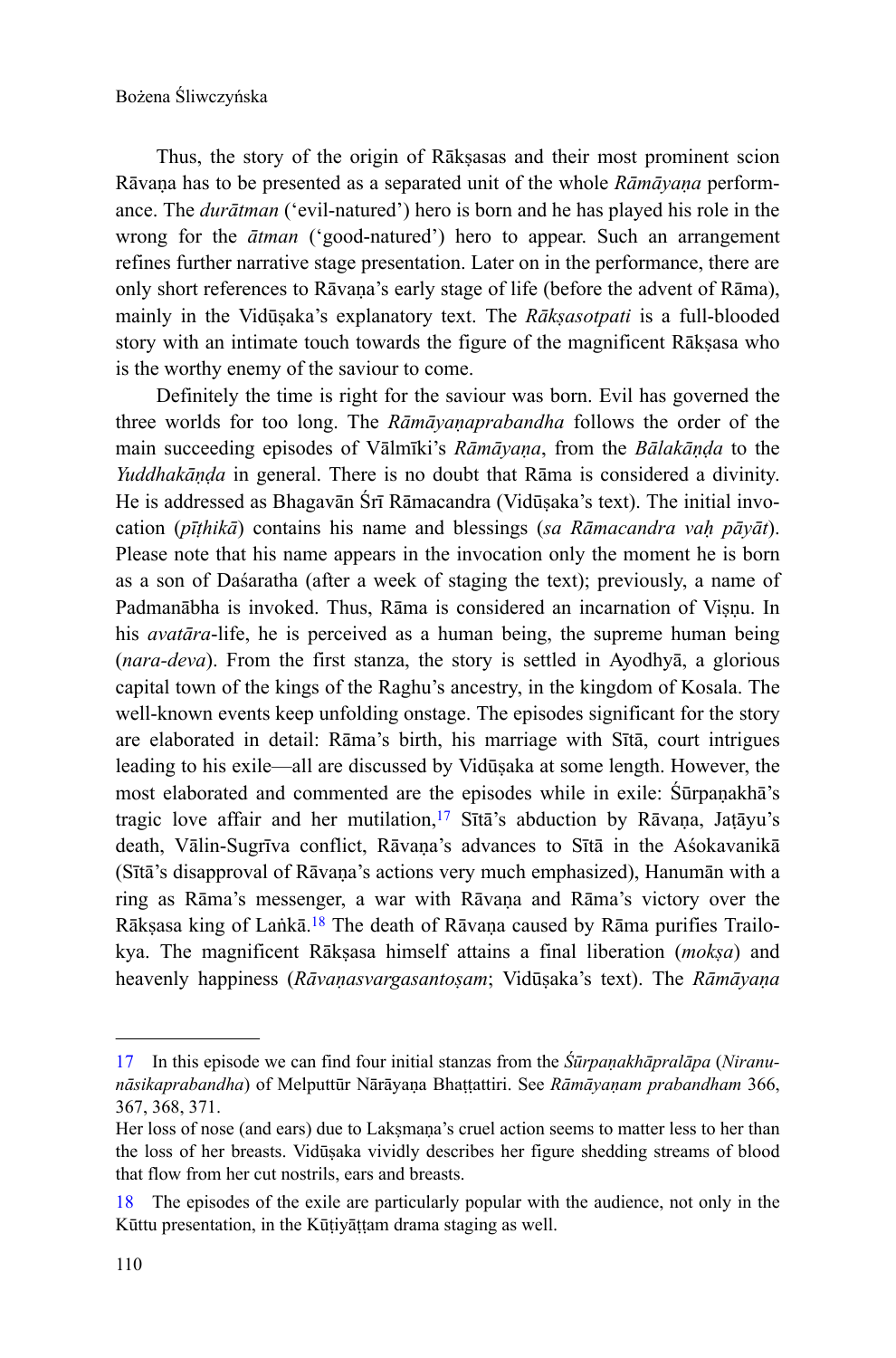Kūttu storytelling finishes with Vibhīṣaṇa's coronation as a new ruler of Rākṣasas. Rāma-the-Conqueror goes back to Sāketa (Ayodhyā) with his wife Sītā and his dearest friend Sugrīva (*priyasakha*).19 The final benedictory stanza clarifies that he is crowned there.

The general structure of the daily performance unit is as mentioned earlier. Usually it lasts two hours in the Vaṭakkunātha temple. After completing the everyday ritual of beginning with the final invocation stanzas, Vidūṣaka takes a seat in the front of the stage lamp. First, he recites a summary of the past events of the previous performance days, and only then does he continue the episode or start a new one. A number of stanzas recited and commented is not defined for a certain performance unit. It depends on the episode or sub-episode, but first and foremost on the text and speech versatility of the Cākyār-Vidūṣaka. Thus, the number of stanzas can vary from a couples up to twenty or twenty-five per daily Kūttu. The privilege of being the only stanza presented in a performance unit is traditionally given to the one containing the words of grief-stricken Sumitrā to her son Laksmana. The very short stanza of few yet meaningful words offers Vidūṣaka a whole spectrum of lectures (divided into twelve segments) concerning the duties of the individual towards others as well as comments on the varied unexpected issues of fate.<sup>20</sup>

The *Rāmāyaṇa* Kūttu focuses on the story of Rāma. His name is frequently extolled, although his figure does not dominate the stage presentation. The hero is somehow overshadowed by other characters who have their due share in the story performed. Well, without any doubt, they and their deeds are a better target for Vidūṣaka's witty and critical (even hypercritical) comments than Bhagavān Śrī Rāmacandra.21 However, it must be stated that irrespective of the multifarious episodes and their 'narrative personages', it is Rāma to be praised at their conclusion. The whole multilevel narrative structure is subdued to glorify Śrī Rāma.

Vidūṣaka of the Cākyār Kūttu is not 'a frolicking idiot' (in general public opinion) of the Sanskrit dramas, but a person of immense wisdom. He is considered a perfect teacher of the divine and mundane affairs, a great sage (*mahārṣi*) who explains the divine to the humans. He tells the story of Rāma, weaving into it multiplied subordinary narratives. Though they often stray away from the mainstream narration, they enlighten in order to finally merge with it. The *Rāmāyaṇa* story with all its complexity serves the superb stage *ācārya* to

<sup>19</sup> Concluding stanza of the *Rāmāyaṇam prabandham* 848.

<sup>20</sup> *rāmamdaśaratham viddhi mām viddhi janakātmajām ayodhyāmaṭvīm viddhi gaccha tāta yathāsukham*; *Rāmāyaṇam prabandham* 253.

<sup>21</sup> Though Rāma is not completely spared from humorous remarks of the narrator.